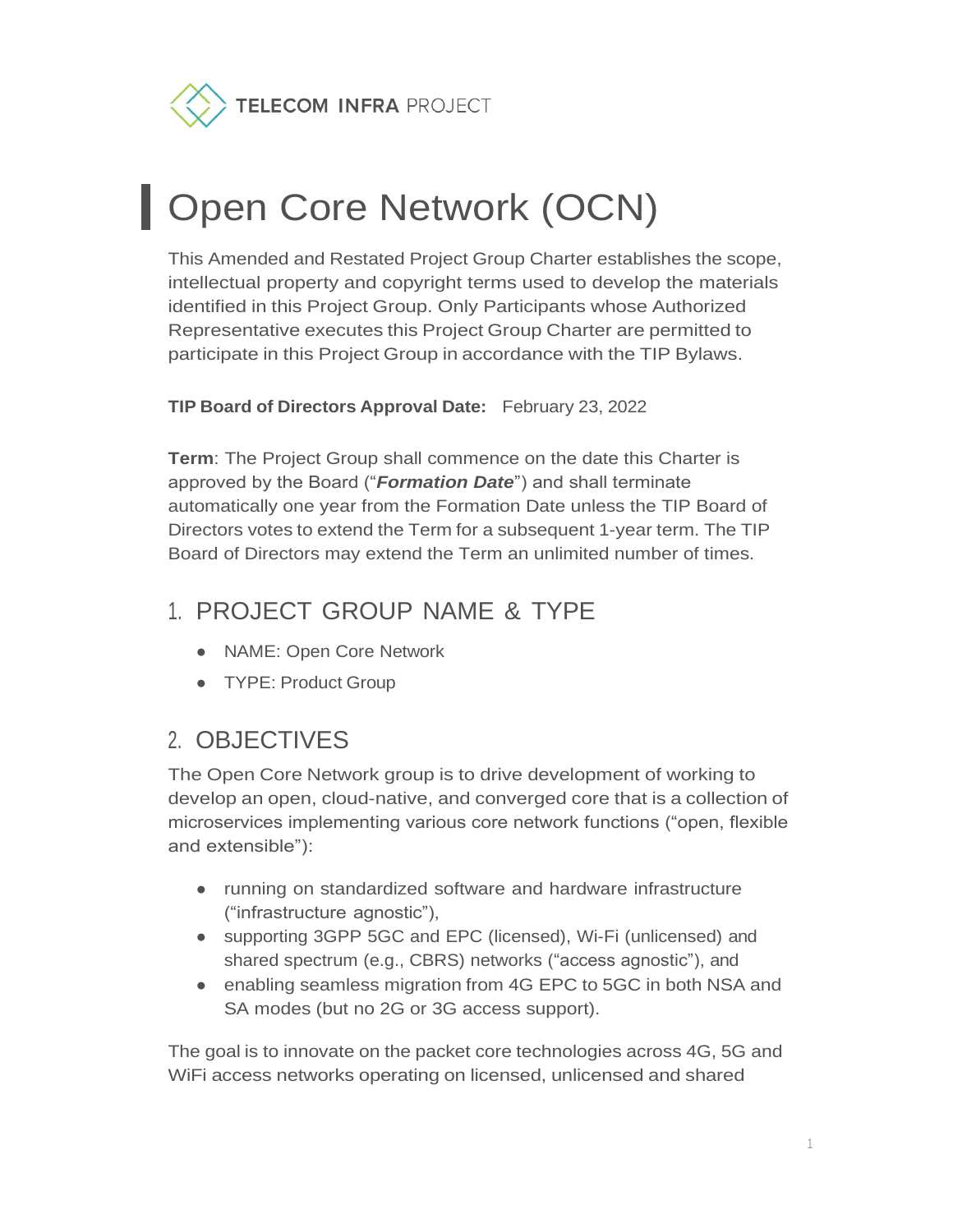spectrum; foster ecosystem to develop microservice, orchestration and automation frameworks on OCN platform, and support an ecosystem of developers, OEMs, SIs, MNOs, and ISPs around OCN based solutions. OCN PG also intends to identify the next phase of connectivity problems by exploring new use cases and their requirements on end-to-end communication services, supporting the ecosystem to develop products and solutions through test and validation.

5G enables new use cases creating business opportunities for MNOs, cloud providers, SI, NEV (network equipment vendors), and enterprises.

- 5G FWA presents an attractive alternative to connect unconnected
- Operators are exploring new services beyond mobile broadband to enhance consumers experiences, and private networks to address enterprise market segments
- Cloud service providers use their edge assets to drive IoT/private networking
- Niche service providers and enterprises see opportunity in 5G with the new spectrum policies (e.g., CBRS in the US, dedicated regional/local spectrum allocation in Germany)
- Data center infrastructure providers and Tower Co's keen to extend value of their assets, leading to new business and deployment models for core networks

Unlike mobile broadband services, these new use cases tend to have a fragmented market, each use case in each market segment may have a set of different requirements. For their business case to work, the core network must be simple to deploy, easy to operate and manage, agile to feature introduction, and cost efficient to own. All these call for innovation.

## 3. PROJECT GROUP SCOPE

Working with Mobile operators, communication and/or cloud service providers, vertical enterprises, OEMs, software developers and system integrators, OCN PG shall:

- Select and prioritize use cases based on input from operators, service providers and vertical enterprises,
- Define and aggregate requirements of the prioritized use cases on core network and from an end-to-end perspective,
- Support technology suppliers to mature their products, which can be based on open source or closed-source development or a hybrid of both, through lab testing and field trials

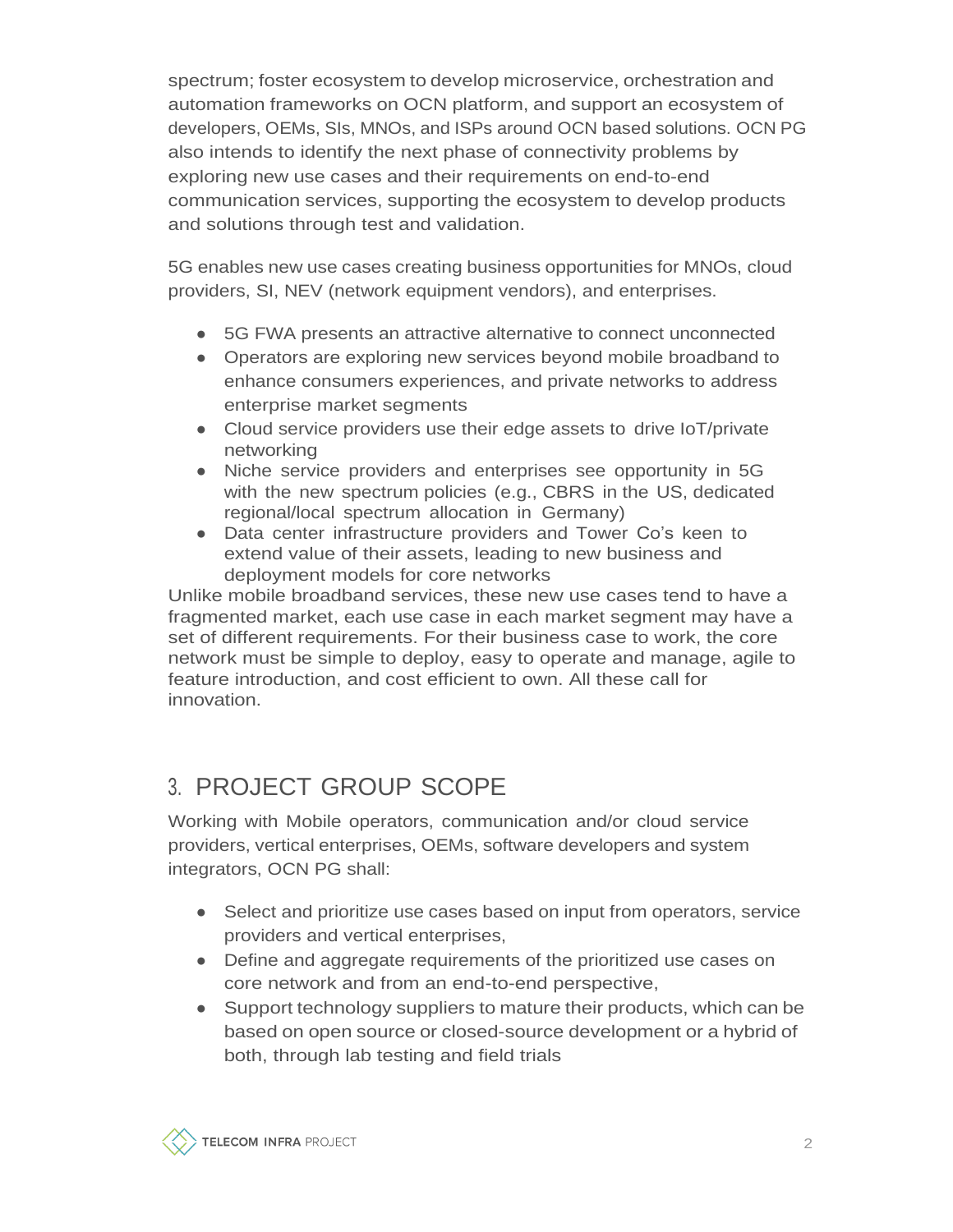- Applying TIP T&V process, vendor products meeting OCN requirements to support the selected use cases can be awarded with ribbon and badges, and be listed on TIP exchange,
- Produce blueprints, playbooks can be published to promote experience sharing among TIP community members,
- Participate webinars and industrial conferences and publish white papers to promote OCN

# 4. PROJECT GROUP DELIVERABLES

TIP may develop up to four types of Deliverables: Documents; Test Materials; Software; and in rare instances, Specifications. Intellectual Property Rights for each type of Deliverable are governed by a different policy or agreement, in each case approved by the TIP Board of Directors. The applicable policies or agreements are specified in the table below along with any procedures for approval and/or release of each Deliverable the Project Group intends to develop. All such policies and agreements may be found with TIP's Organizational Documents at:

<https://telecominfraproject.com/organizational-documents/> unless otherwise identified **and attached** to this PG Charter. No Project Group may develop Software without forming a separate Project Group using the TIP Software Project Group Charter Template.

| <b>Deliverable</b>                                                     | <b>Deliverable Type</b> | <b>IPR Treatment</b>          | <b>Approval Procedures</b>                                                                                                                                                                                                                            |
|------------------------------------------------------------------------|-------------------------|-------------------------------|-------------------------------------------------------------------------------------------------------------------------------------------------------------------------------------------------------------------------------------------------------|
| Use Case Definition<br>and High-Level<br>Requirements                  | Document                | Document IPR<br><b>Policy</b> | Versions by consensus of<br>the Project Group; final<br>approval by the Technical<br>Committee                                                                                                                                                        |
| Architecture Design<br>and Detailed<br>Requirements<br><b>Document</b> | Document                | Document IPR<br><b>Policy</b> | Versions by consensus of<br>the Project Group; final<br>approval by the Technical<br>Committee                                                                                                                                                        |
| White Paper or<br>Case Study                                           | Document                | Document IPR<br><b>Policy</b> | Initial version may be<br>created in the Project<br>Group, TIP Community<br>Lab, or Field Trials;<br>consensus driven approval<br>in the Project Group, Lab or<br>Trial; final approval by the<br>Technical Committee if the<br>PG chooses to publish |

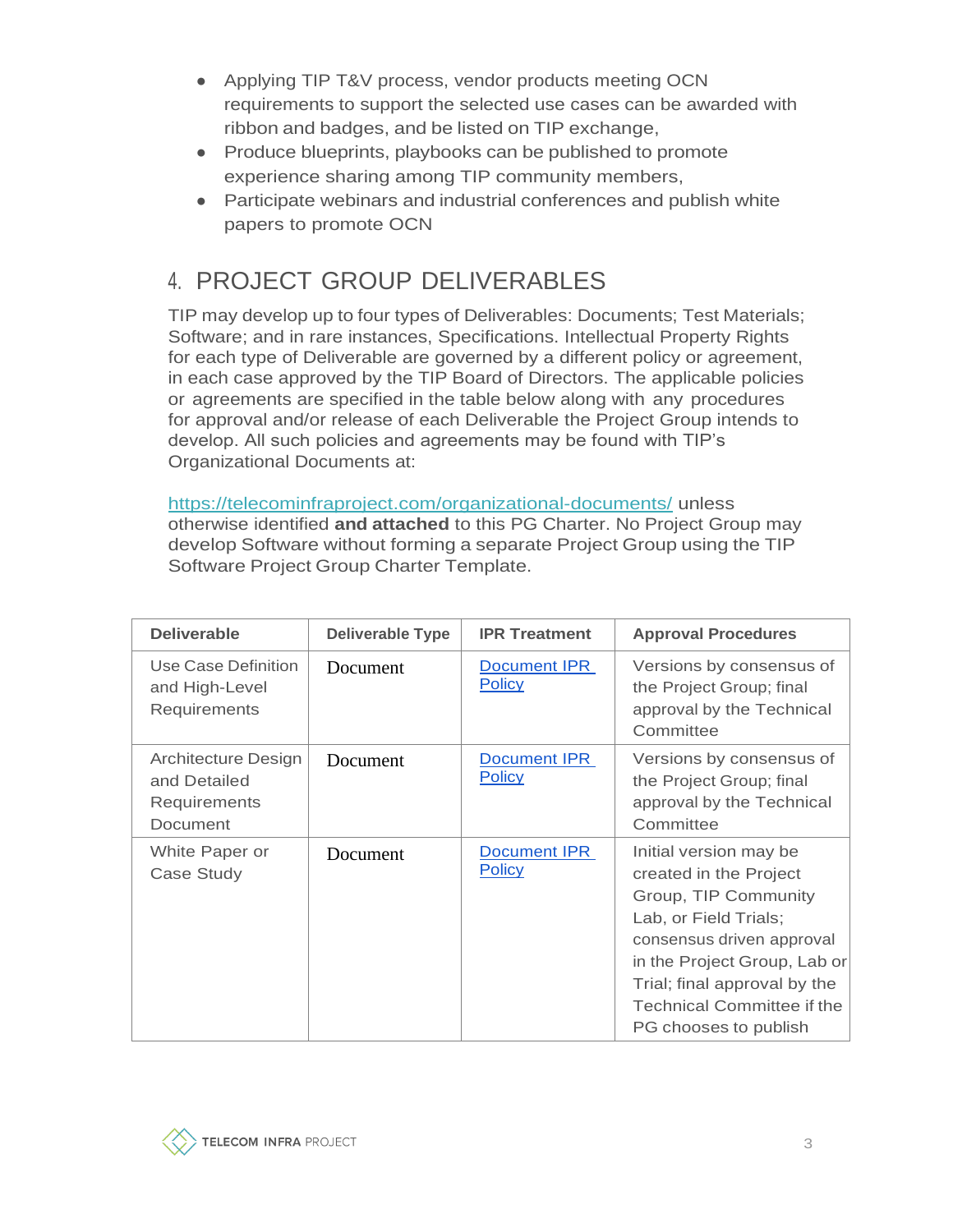| Minimum Viable<br>Product (MVP)<br>Definition<br>Document<br>(Operator or<br>vendor)                                             | Document              | Document IPR<br><b>Policy</b> | Versions by consensus of<br>the Project Group; final<br>approval by the Technical<br>Committee                                                                                                                                                        |
|----------------------------------------------------------------------------------------------------------------------------------|-----------------------|-------------------------------|-------------------------------------------------------------------------------------------------------------------------------------------------------------------------------------------------------------------------------------------------------|
| Test Plan for use<br>in Lab and Trial<br>activities, Test<br>Reports, Lab<br>Exit Reports,<br><b>Field Trial Exit</b><br>Reports | <b>Test Materials</b> | Document IPR<br><b>Policy</b> | Initial version may be<br>created in the Project<br>Group, TIP Community<br>Lab, or Field Trials;<br>consensus driven approval<br>in the Project Group, Lab or<br>Trial; final approval by the<br>Technical Committee if the<br>PG chooses to publish |
| Playbook                                                                                                                         | Document              | Document IPR<br><b>Policy</b> | Versions by consensus of<br>the Project Group; final<br>approval by the Technical<br>Committee                                                                                                                                                        |

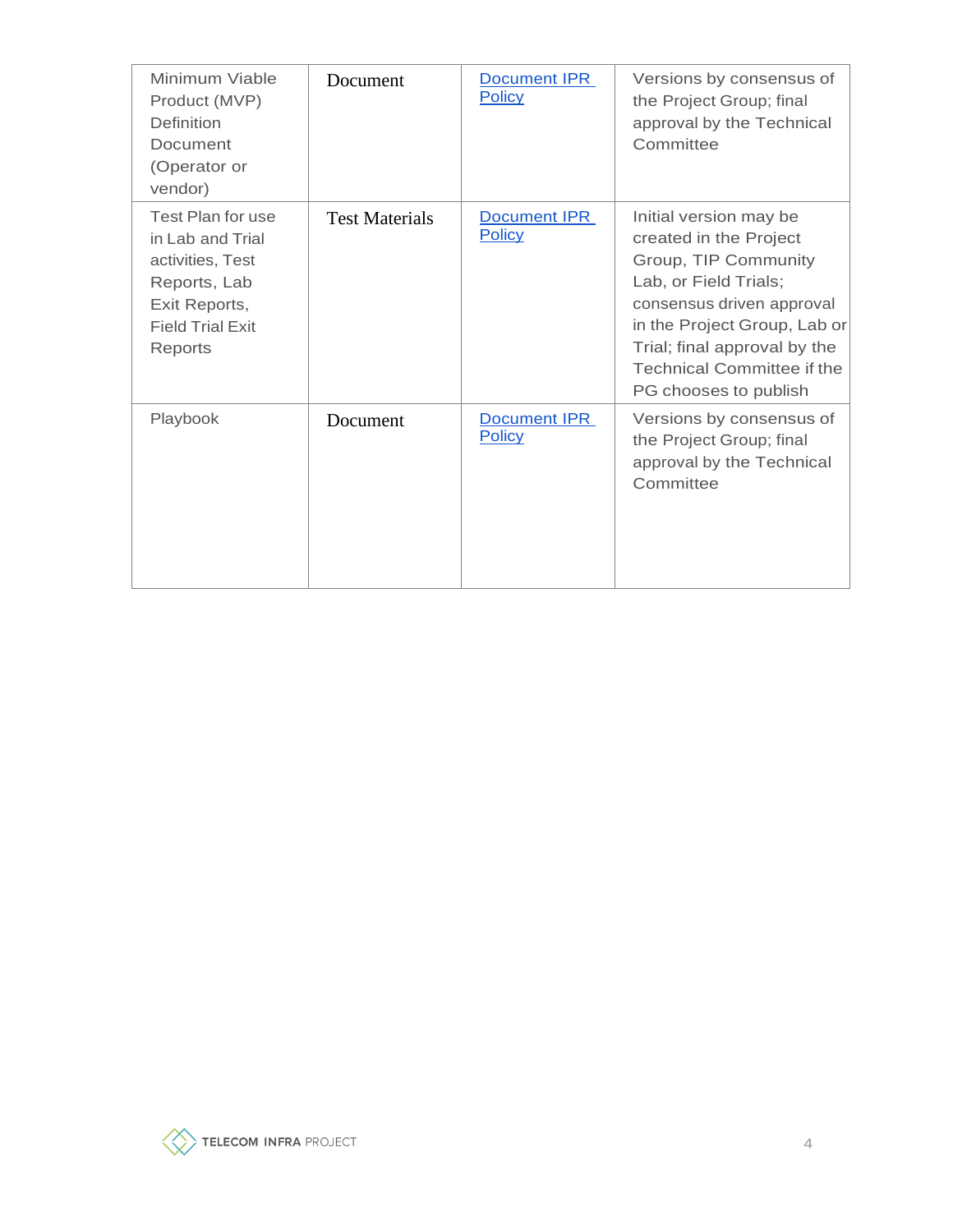Contributions to Deliverables and any license to use the Deliverable upon its finalization are governed by TIP's Organizational Documents which may be accessed [here.](https://telecominfraproject.com/organizational-documents/) The IPR policies and agreements referenced below are TIP Organizational Documents unless otherwise specified and attached to this Charter.

## 5. FOR DELIVERABLES WHICH ARE SPECIFICATIONS\*

Check if the PG is developing Specifications as defined in the TIP IPR Policy. All such Specifications must be listed in the table set forth in Section 4 and the IPR Treatment must reference this Section 5. [*If not checked, the remainder of Section 5 should be left blank*]

#### PATENT LICENSING

The patent license for all Contributions, Draft Specifications, and Final Specifications within this Project Group shall be:

RAND License Option, as set forth in Section 5.2.1 of the Telecom Infra Project IPR Policy.

Royalty-free License Option, as set forth in Section 5.2.2 of the Telecom Infra Project IPR Policy.

#### FINAL SPECIFICATION COPYRIGHT LICENSING

Each PG Contributor as defined in the TIP IPR Policy agrees that to the extent that its Contributions are incorporated into the Final Specification it hereby grants TIP a copyright license in its included Contributions to release those included Contributions as incorporated into the Final Specification under the terms indicated below. [Check one box]

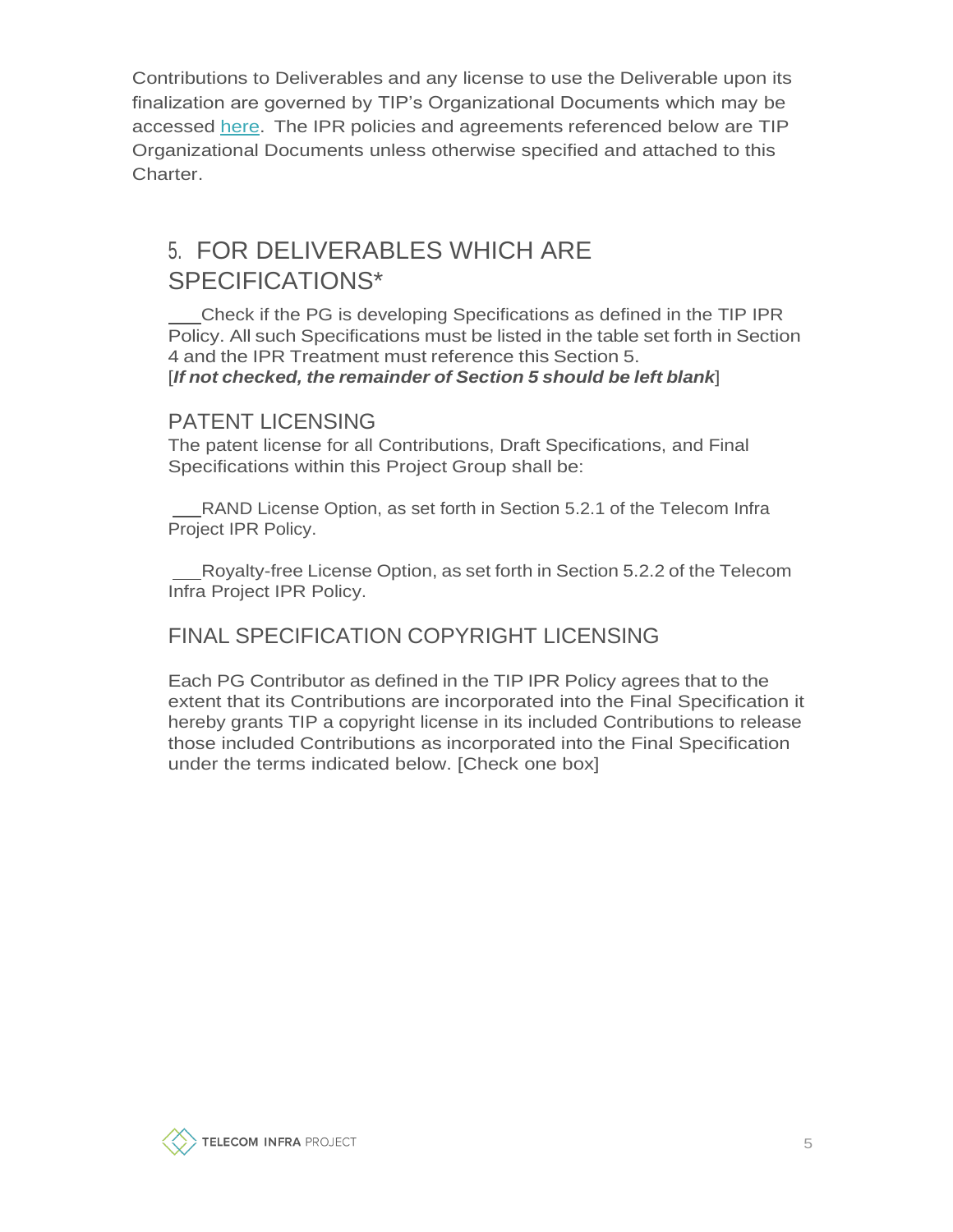**Option 1** as set forth in the TIP Supplemental Copyright Policy. **Option 2** as set forth in the TIP Supplemental Copyright Policy. **Creative Commons Copyright Attribution 4**. See [http://creativecommons.org/licenses/by/4.0/legalcode.](http://creativecommons.org/licenses/by/4.0/legalcode)

**Full Release of Copyright** into the public domain.

*\*THIS SECTION 5 IS NOT APPLICABLE FOR ANY OTHER TYPE OF DELIVERABLE*

## 6. PROJECT GROUP LEADERSHIP

#### CHAIR AND CO-CHAIRS

Orange ● Vodafone

#### INITIAL PROJECT CHAMPIONS

Orange ● Vodafone ● British Telecom ● Meta (Facebook) ● Amdocs ● Athonet ● Matrixx ● Wavelabs

## 7. PARTICIPATION CRITERIA

Eligible to Sponsors and General Participants who have elected to be Full Participants and are in good standing.

A TIP Participant who wishes to participate in this PG must have its TIP Authorized Representative submit an application at [https://member.telecominfraproject.com/get-started.](https://member.telecominfraproject.com/get-started) The TIP Authorized Representative is the individual identified in the applicable Participant's General Participation Agreement.

No Participant shall be a participant of this PG until and unless TIP notifies the applicable Authorized Representative in writing that the application submitted by such Authorized Representative has been approved by TIP.

# 8. CHARTER UPDATE

This Project Group Charter will be updated to reflect any changes as set forth in the Project Group Charter Revision Policy which may be accessed at [https://cdn.brandfolder.io/D8DI15S7/as/q7rnyo-fv487k-](https://cdn.brandfolder.io/D8DI15S7/as/q7rnyo-fv487k-2j33tl/Project_Group_Charter_Revision_Policy_-_Telecom_Infra_Project.pdf)[2j33tl/Project\\_Group\\_Charter\\_Revision\\_Policy\\_-\\_Telecom\\_Infra\\_Project.pdf.](https://cdn.brandfolder.io/D8DI15S7/as/q7rnyo-fv487k-2j33tl/Project_Group_Charter_Revision_Policy_-_Telecom_Infra_Project.pdf)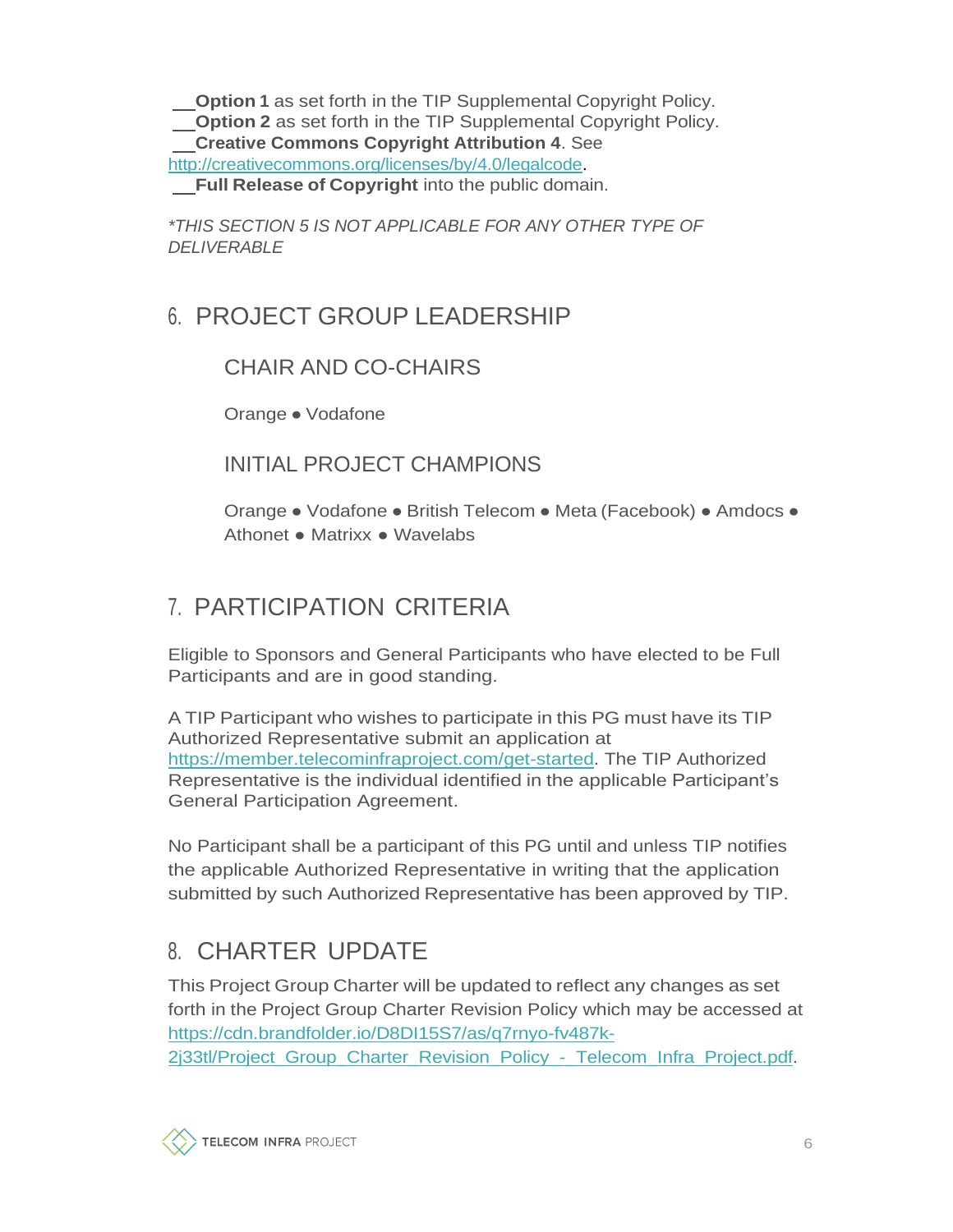# 9. COLLABORATION AND COOPERATION

The group will be structured and managed as a single Project Group, with the option to create additional sub work streams as appropriate to meet community needs.

THE PROJECT GROUP WILL CONSIST OF TWO WORK STREAMS:

1. **(Workstream #1) Applications and Services:** identify and define use cases, their end-to-end requirements as well as core network technology to support design, development, and delivery of a set of production-grade microservices implementing 3GPP 4G/LTE, 5G, shared spectrum (e.g. CBRS) and Wi-Fi core network functions and APIs between such functions as well as between these functions and RAN elements or Network Management Systems.

2. **(Workstream #2) Orchestration and Automation:** To promote use of web-scale technologies to design, develop and deliver an orchestration and automation framework for integrating, deploying and managing OCN microservices, including FCAPS, metrics, analytics and monitoring for OCN microservices. It also includes support of continuous testing and continuous deployment (CT/CD) of open core networks.

#### WORKSTREAM LEADS

Applications and Services: Orange ● Meta

Orchestration and Automation: Vodafone ● Amdocs

#### 10. PG Procedures

The applicable PG Procedures for this OCN PG are included as Exhibit 1 to this Charter.

<sup>3</sup> Modifications to a Charter or Revised Charter that merely change the names of the PG Leadership, correct typographical errors, and make other similar non-material changes may be made by TIP at any time and are not subject to the PG Charter Revision Policy 4. If there are any, TIP legal counsel must be consulted before the Charter is submitted to the Board for approval.